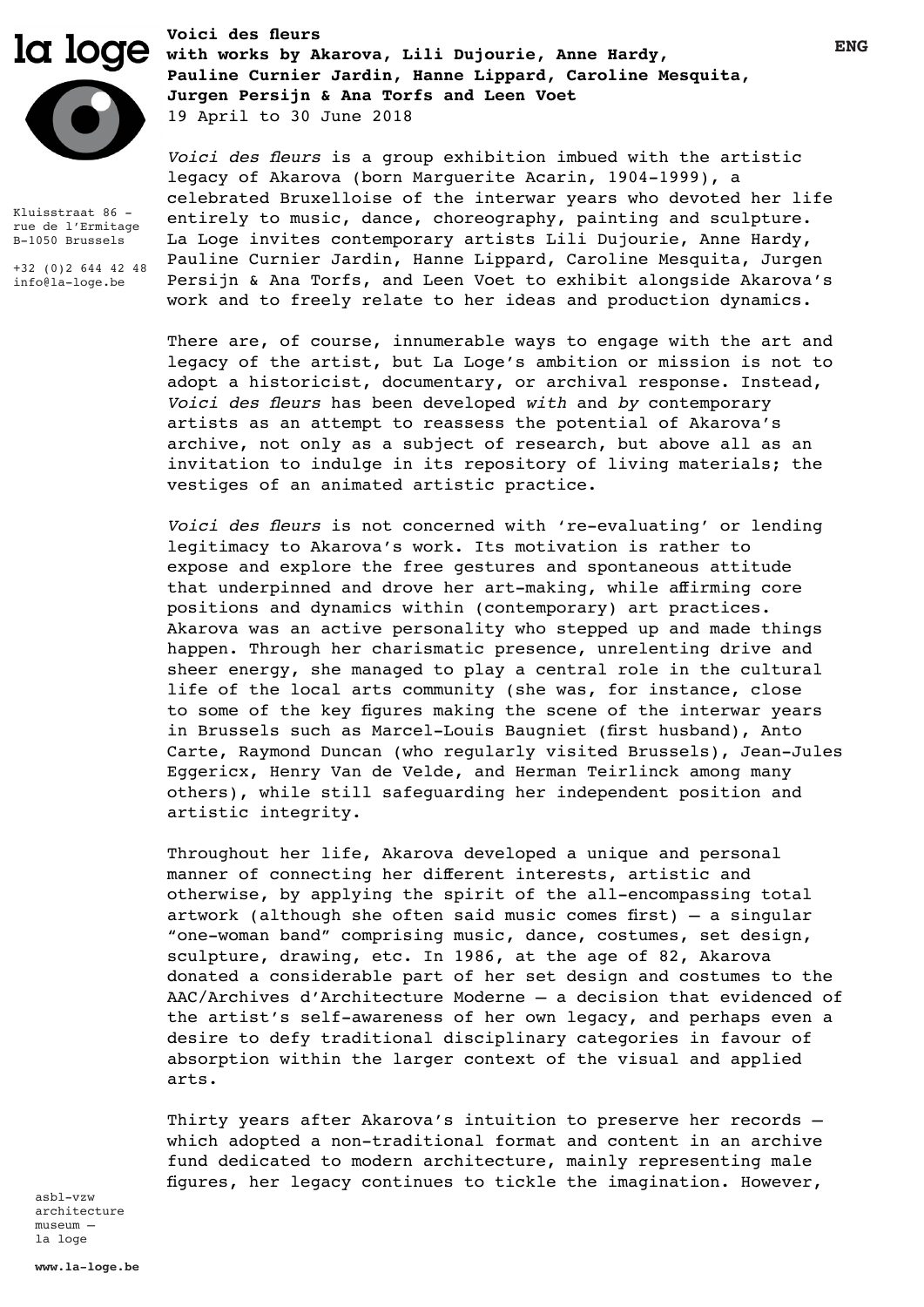suffering from the absence of documentation, her live art and performances remain open to interpretation. Even if testimonies and archival collections attest to a vivid and evocative practice rooted in the artistic networks of Ixelles, the artist's open and elusive stage practice leaves us to speculate, imagine or project our own fantasies. Meanwhile, Akarova's spectre lingers in and around La Loge. The institution that is housed within a modernist architecture and embedded within interpersonal networks and a local cultural inheritance that intersects contextually and geographically with Akarova's own.

As such, *Voici des fleurs* is less an homage or historical portrait, than it is a testimony to the development of an artistic vocabulary and attitude at a particular moment in time and space. Instead of inviting artists to directly respond to the conundrum of the Belgian avant-garde, the exhibition brings together concerns and sensibilities shared among all invited artists: *Voici des fleurs* looks at art and life as a set of relations, exploring the production dynamics at play in contemporary practices, the principle of *gesamtkunst* rather than that of artistic purity or medium specificity, and the networks of relationships that produce and are produced by an oeuvre.

Through a diverse constellation of interdisciplinary works comprising film, voice, painting and performance, the exhibition considers ideas of self-affirmation, feminism, autonomy, and artistic integrity, at times taking recourse to the traditional crafts and the synthesis of the arts. Through understanding kinships between artworks made by artists of different generations, might we be able to reconsider and retrace the artistic steps of an artist whose notoriety has become dispersed over time, but whose work – thanks to archival materials, printed matter, and oral histories – continues to inspire today?

*Voici des fleurs* opens with a decor and matching costume, both designed and made by Akarova, which featured in *Rhapsody in Blue (Gershwin)* performed in 1939 in Salle Akarova (designed by Jean-Jules Eggerickx), a small theater by the Etangs d'Ixelles. As "props", the objects are deactivated, though somehow they set the stage for the rest of the exhibition in which every so often the spectral presence of Akarova appears in shifting forms. In the second part of the hallway, a short video work made in 1989 by Ana Torfs and Jurgen Persijn chronicles a day in the company of Madame Akarova, who, despite her high age, still strikes us as everlively and animated. A year earlier, Torfs and Persijn had visited *Akarova, entertainment and the avant-garde, 1920-1950* at the Archives d'Architecture Moderne*,* an exhibition curated by Caroline Mierop and Anne Van Loo. The exhibition, which is Akarova's most important exhibition to date (the show was accompanied by an extaordinary eponymous monography), had left a lasting impression on them. Subsequently, in the framework of a school assignment, the duo shot a portrait of Akarova as an artist who was already becoming a legacy, and was already distancing herself from her work.

In the triangular corridor of the ground floor, Hanne Lippard's *How to get rid of the body* comprises a molded flesh-coloured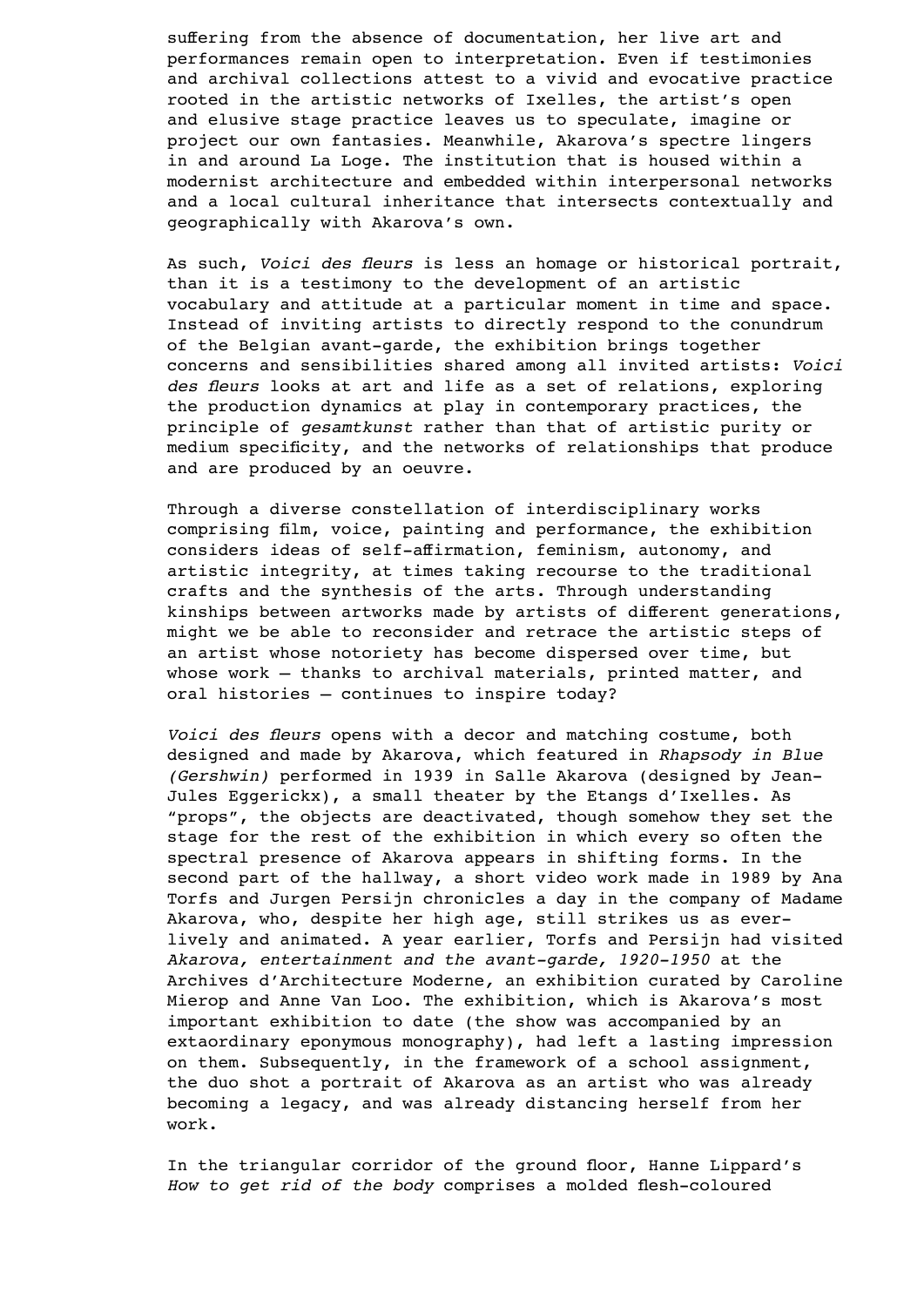curtain and an unsettling score in which the artist asks how to deal with the body once it has become a corpse, voiceless and devoid of life. Though most works in the exhibition appear quite bodily, tangible and material, they often display an interest in how bodies intersect with immaterial concepts such as time, decay, memory, and intergenerational transmission.

In the temple space, on-stage, a ghostlike image of Pauline Curnier Jardin's grandmother enters a scenography made entirely from sequins. Using her fingertips, the artist has drawn motives in the sequined curtains; a simple, manual gesture, using a material that is both malleable and theatrical at once, and that she therefore felt attrachted to. *Solo pour Geneviève (première version)* creates a particular setting that is reminiscent of more small-scale, traditional theatrical forms, such as cabaret, magic lantern and puppet theater, which engendered a more intimate relationship to the audience. Curnier Jardin created this little theatre specially for her grandmother whom the artist asked which roles she would want to perform as an amateur performer if only her body would still allow her to. But her old, worn-out body is unable to reiterate or demonstrate the described movements and gestures, although th sequined stage gives her a glamorous burst of radiance.

If Curnier Jardin's work plays on the discrepancies between desire, memory, and imagination, resonating with the lack of documentation of Akarova's performances, Leen Voet's new series of drawings *Marguerite #01-05* is an ode to Akarova's approach to dance as "musical architecture". The works are visual interpretations of descriptions of Salle Akarova on Avenue de l'Hippodrome 72 where the artist used to perform, and which are made available online<sup>1</sup> and in the monographic catalogue on Akarova. Although archival photographs are available, it takes creative ingenuity to bring the memory of spaces alive again, injecting them with vivid color and vibration, while approaching them from a contemporary point of view. The series of new works, titled after Akarova's real name Marguerite, are a continuation of Voet's long-term interest in conceptually infiltrating the world of other artists in order to fictionalize the oeuvre and deconstruct mythologizing histories – a process in which she places importance on artist's names (FELIX, Bert Vandael & co).

On the opposite wall, hangs *Still Life*, a series of three collages by Lili Dujourie. The series was made at a particular time in the artist's life and work when she wanted to distance herself from the well-known silent videos of her own naked body in order to introduce colour and abstraction into her work – a period preceding the more theatrical velvet sculptures. Like much of her later work, these collages move between abstraction and figuration, ornamentation and minimalism. The compositions are made by the act of ripping and overlapping coloured sheets of paper, slowly and in silence. The works are not cut, but ripped, implying a violent but still quiet physicality and intimacy. Time is central to Dujourie's work: not only the time of concentration and decision-

<sup>1</sup> http://www.irismonument.be/fr.Ixelles.Avenue\_de\_l\_Hippodrome.72.htmAvenue%20de%20l'Hippodrome%2072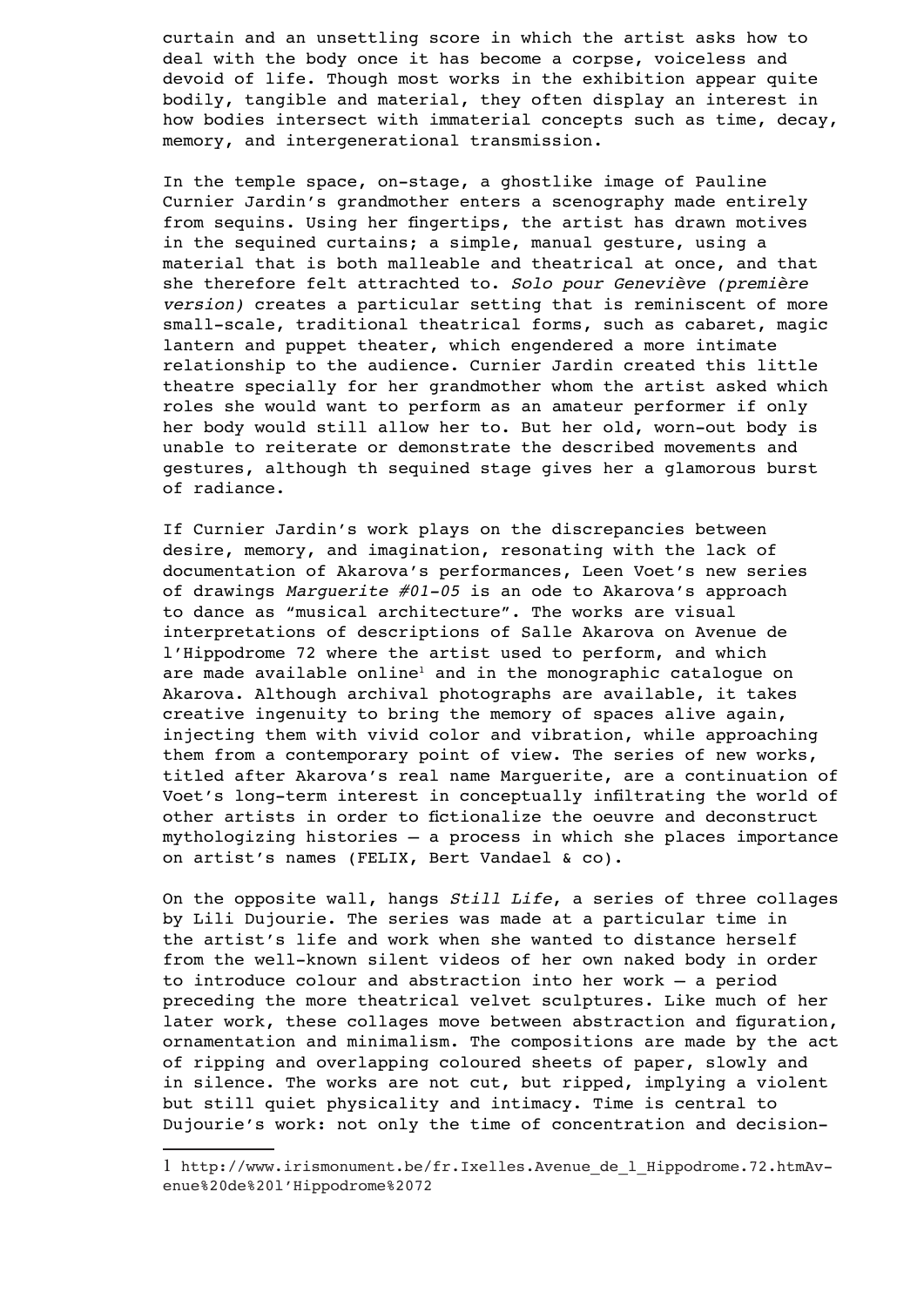making, but also the time of transformation (in the artist's own words: "life is change").

In the middle of the temple, a series of brass and stainless steel sculptures by Caroline Mesquita appear as the still remnants of an otherworldly place. In the basement of La Loge, some of them reappear in a video work, coming alive as rusted, analogue, living machines. Straddling eroticism and violence, they interact with organic bodies, bearing a bizarre, unnatural relationship to human beings, while complicating the relation between sculpture and creator, machinery and inventor. The basement of La Loge is doubled as a backdrop, and appears as a machinery room of sorts. The crafted sculptures, reminiscent of costumes by Oskar Schlemmer or Akarova, are the outcome of an autonomous practice, guided by the materialty, physicality of the media she uses, but also by the choreography that emerges by manipulating them. Mesquita's practice resonates with Akarova's solo trajectory wherein each aspect was self-made and selforganised. Along these lines, the stereotyped characters in Mesquita's film might remind us of the figures appropriated by Akarova from the repertoire of music history, such as the devil, the princess, the soldier, or the old lady, or could even be considered as these charachters' contemporary versions: the security gard, the clearning lady, the cook...

In the adjacent space, *Area of Overlap* by Anne Hardy offers a constructed, theatrical setting or "terrain vague". The territory is unpeopled (altough a body part sporadically protrudes), undefined, and slightly unsettling, but as a closed-off sensory colourscape and mental image it is both very lively and physical. All the elements belonging to this colourful wasteland or total art work are the result of a studio-based practice and an experimentation with materials such as liquid metal, glass, and concrete. In this highly edited and choreographed space, the materials and objects have lost their original function, which lends them an autonomy and ambiguity to be used as a free and open-ended language. Finally, the exhibition closes with a selection of works by Akarova, including a series of paper works (etchings, linocut, ink drawings,...) as well as a monumental sculpture of the mask of the devil in The Soldier's Tale by Igor Stravinsky – works which testify of the all-embracing practice of the artist, one that is driven by a desire to work out her ideas in different connected forms and projects.

# About the artists

**Akarova** (1904-1999) was a Belgian avant-garde musician, dancer, choreographer, and artist. Born Marguerite Acarin, she assumed her Russian-sounding stage-name in 1923, inspired by the fashionability of the Ballets Russes. She became the most known and celebrated Belgian choreographer of the interwar years. In 1932 Akarova was invited by architect Henry Van de Velde to teach dance at La Cambre, alongside figures such as Herman Teirlinck and Jean-Jules Eggericx. In 1937 an Akarova-theater in Art Deco style opened, designed by Jules Eggericx, allowing Akarova to design the scenographies of her dance pieces. Akarova strove for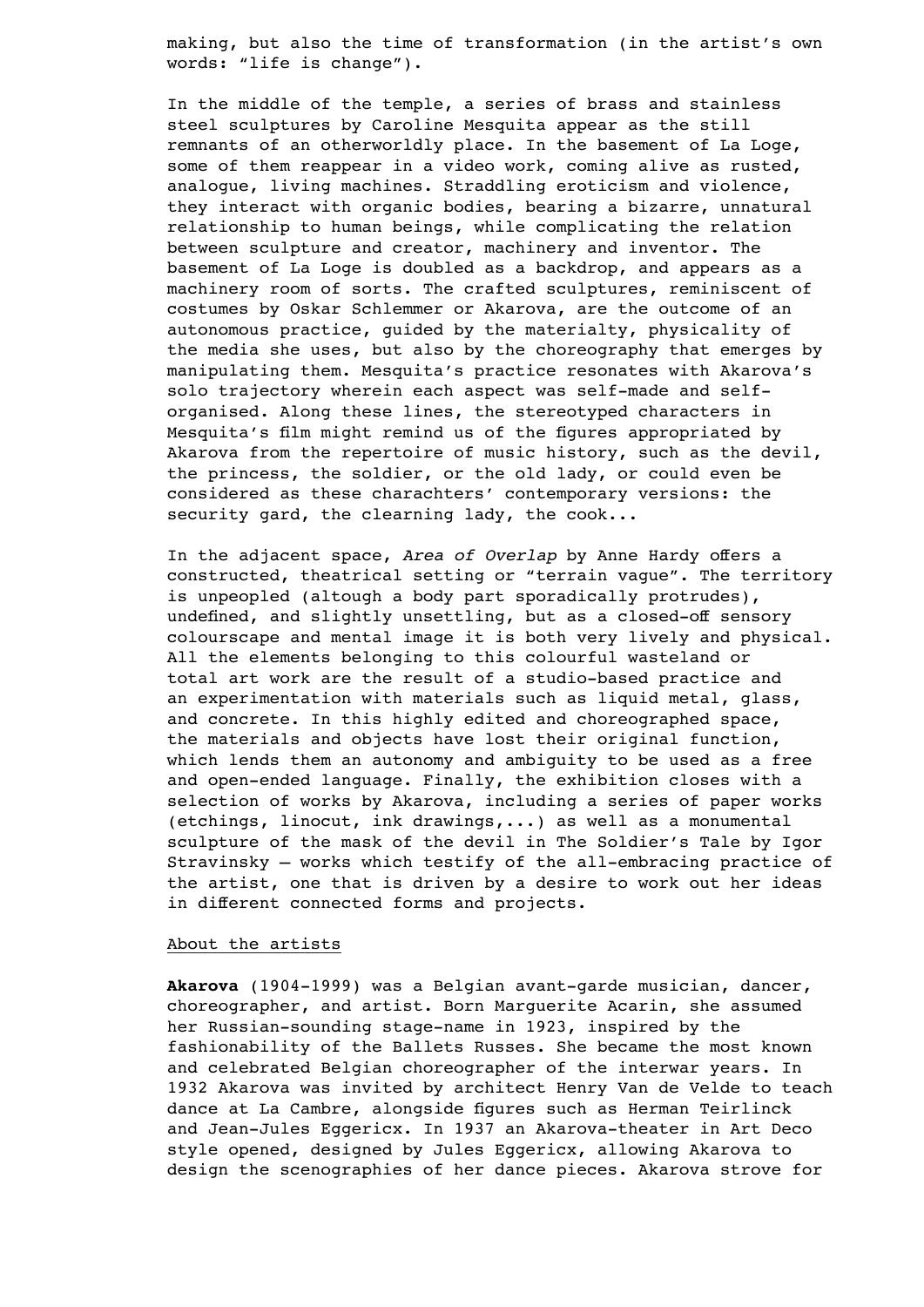the ideal of total art: she did her own choreography and always designed and executed her own costumes, sets and accessories (although she regularly collaborated with other artists for certain designs). After 1937, however, she shifted her performative practice to one practice of sculpture and painting, pursuing the same investigations through different media. In 1986, Akarova donated her archive to le Musée des Archives d'Architecture Moderne, which organized the only retrospective exhibition of her work to date, 1988 and released a catalogue raisoné of her performative practice.

**Lili Dujourie** (°1940, Belgium) is a Belgian artist who works across a variety of disciplines. Beginning with coloured minimal sculptures in the 70s, Dujourie's practice shifted towards video and photography becoming a pioneer in the field. During the 80s, her focus turned again towards sculpture during the 80ies. In her videos, sculptures and photos, Dujourie questions physical and cultural properties of materials as well issues surrounding gender and identity. Her work has recently been shown at S.M.A.K (Ghent) and MuZEE (Ostend); Generali Foundation (Vienna); at Van Abbemuseum (Eindhoven); and Museo Nacional Centro de Arte Reina Sofía (Madrid). She also participated in many group shows such as Ellipsis at the Tamayo Museum in Mexico City and at Lund Kunsthalle in Sweden. Lili Dujourie is represented by Peter Freeman Paris and Michael Janssen Berlin.

**Anne Hardy** is a British artist whose works includes sculptural installations, photography and audio. She initially gained recognition for her photographs of staged ephemeral spaces that she built in her studio, photographed and then demolished. Since 2013 she has presented enveloping physical installations - FIELD works- in which she combines audio with programmed lighting, objects, light and colour to create sensory landscapes which seem to take on a life of their own. Through her constructed spaces, Hardy engages with ideas of theatricality, fiction, and performances, featuring at the same time her own fantastic imaginary. Hardy graduated from Cheltenham School of Art with a painting degree, and with a MA in photography from the Royal College of Art in 2000. Recent solo shows include *Falling and Walking (phhhhhhhhhhh phosshhhhhcrrhhhhhzzz mn huaooogh)*, Leeds Art Gallery, Leeds, UK, 2018; *Sensory Spaces #13*, Museum Boijmans Van Beuningen, Rotterdam, The Netherlands, 2018; Maureen Paley, London, UK, 2018; and Falling and Walking (phhhhhhhhhhh phosshhhhhcrrhhhhhzzz mn huaooogh) at Art Night 2017, co-commissioned by Art Night and The Contemporary Art Society, Nichols and Clarke Showrooms, London, UK, 2017. Group shows include Welcome to the Labyrinth, Marta Herford Museum, Herford, Germany, 2018; *Dollhouse of a poem*, Vienna, Austria, 2017; *Portrait (for a Screenplay) of Beth Harmon*, Tenderpixel, London, UK, 2017; Art Night, London, UK, 2017; *The Day Will Come When Photography Revises*, Triennial of Photography Hamburg, Kunstverein in Hamburg, Germany, 2016, and *Mirrorcity: London artists on fiction and reality*, Hayward Gallery, London, 2014. Anne Hardy is represented by Maureen Paley, London.

**Pauline Curnier Jardin** (b. 1980, France) is an Amsterdam-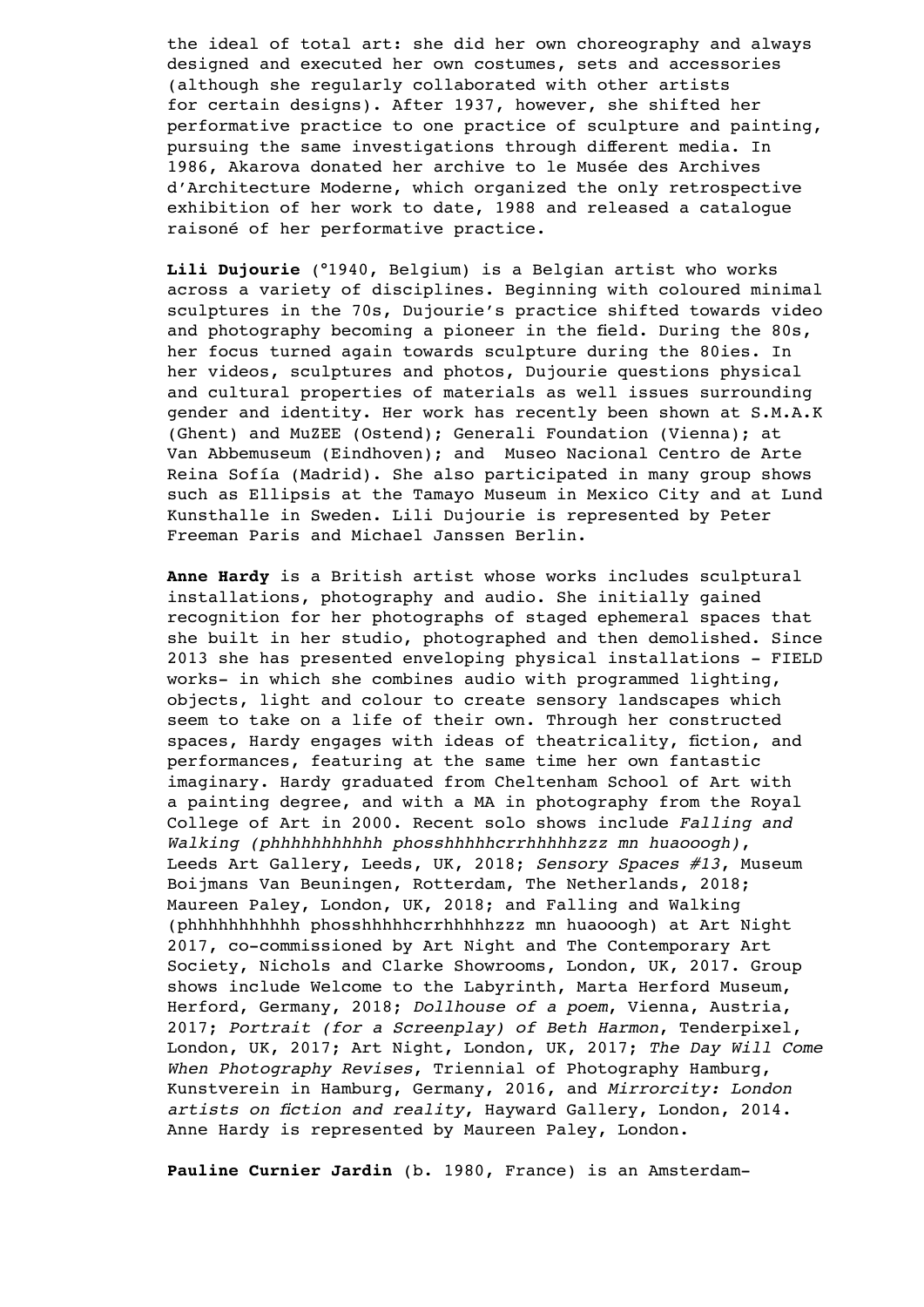Berlin based artist working across installation, performance, film and drawing. Selected solo and group exhibitions, projects and screenings include: Venice Biennale, IT (2017); Tate Modern, London, UK; International Film Festival, Rotterdam, NL; Futura, Prague, CZ; Ellen de Bruijne Projects, Amsterdam, NL (2017). Performa 15, New York, US; The Fondation Cartier pour l'Art Contemporain, Paris, FR; Migros Museum of Contemporary Art, Zurich, CH; University of São Paulo, São Paulo, BR (2015). MIT List Visual Arts Center, Cambridge, US (2014). Haus der Kulturen der Welt, Berlin, DE; Palais de Tokyo, Paris, FR (2013). Centre George Pompidou, Paris, FR (2012). Musée d'Art Moderne, Paris, FR; ZKM Museum of Contemporary Art, Karlsruhe, DE (2010). Curnier Jardin completed a residency at the Rijksakademie Van Beeldende Kunsten, Amsterdam in 2015-2016. She was laureate of the Prix Fondation d'Entreprise Ricard and previous works have been awarded Age D'Or, Outra Mirada, and Otto d'Ame amongst others. In 2017, she was commissioned by Frieze Film and Channel 4 to produce the short film *Teetotum*. Currently, she is a visiting tutor at the Dutch Art Institute and the Kunsthochschule Kassel. Pauline Curnier Jardin is represented by Ellen de Bruijne Projects, Amsterdam.

Norwegian, British-born **Hanne Lippard** (°1984, NO) is an artist, performer and poet living in Berlin. Her work focuses on language not in written form, but through the texture and the rhythm of the voice. Her work comprises live performances in which she turns common speech into melodic poetry. *Nuances of No*, published in 2013 with *Broken Dimanche Press BDP* is the first collection of the artist's written work exploring the typographical qualities of her voice, followed by her second book *This Embodiment*, published in 2017. Lippard graduated from the Rietveld Academy in Amsterdam in 2010. In her solo exhibition *Flesh* (2017) at KW Berlin the artists invited the public to climb a spiral staircase that accesses a sound installation in the ceiling of KW, taking us outside of the exhibition space. The installation was inspired by the work of South-African artist Ian Wilson (1940, Durban, ZA) who is known for his selective interest toward oral communication. Other recent solo exhibitions include Frames (2017) produced in the context of the 200 year anniversary exhibition *Die Kunst ist Öffentlich* at Hamburger Kunsthalle, and *Pocket* (2017) at SALTS in Birsfelden. Hanne Lippard is represented by LambdaLambdaLambda, Prishtina.

French artist (°1989, Brest) **Caroline Mesquita**'s practice unfolds as a singular and audacious practice of sculpture. Bended copper sheets added to oxidized plates, recompose a corpus of fragmentary characters or objects with shifted textures and tones. Mesquita's sculptures incarnate the complexity of object identification processes through sensitive yet tactile evocations: her objects embody body aspects, alive and organic, sometimes even performing cinematic sequences. Staging is a decisive component in dialogue with video works echoing directed recollection of spaces and events (*The Ballad*, 2017), purposely blurring the line between fictional operations and realistic *mise en scènes*. Mesquita graduated from Ecole Nationale des Beaux-Arts in Paris in 2013 and from The Mountain School of Art in Los Angeles in 2014. Solo exhibitions include *The Ballad*, Fondation Ricard, Paris in 2017: *Pink everywhere*, Kunstverein Langenhagen, Germany; *Cream Sacr/f/ce*, Jupiter Artland, Edinburgh, Scotland, 2016*; Camping*, Union Pacific, London, 2015; *Les Bains-Douches*, Les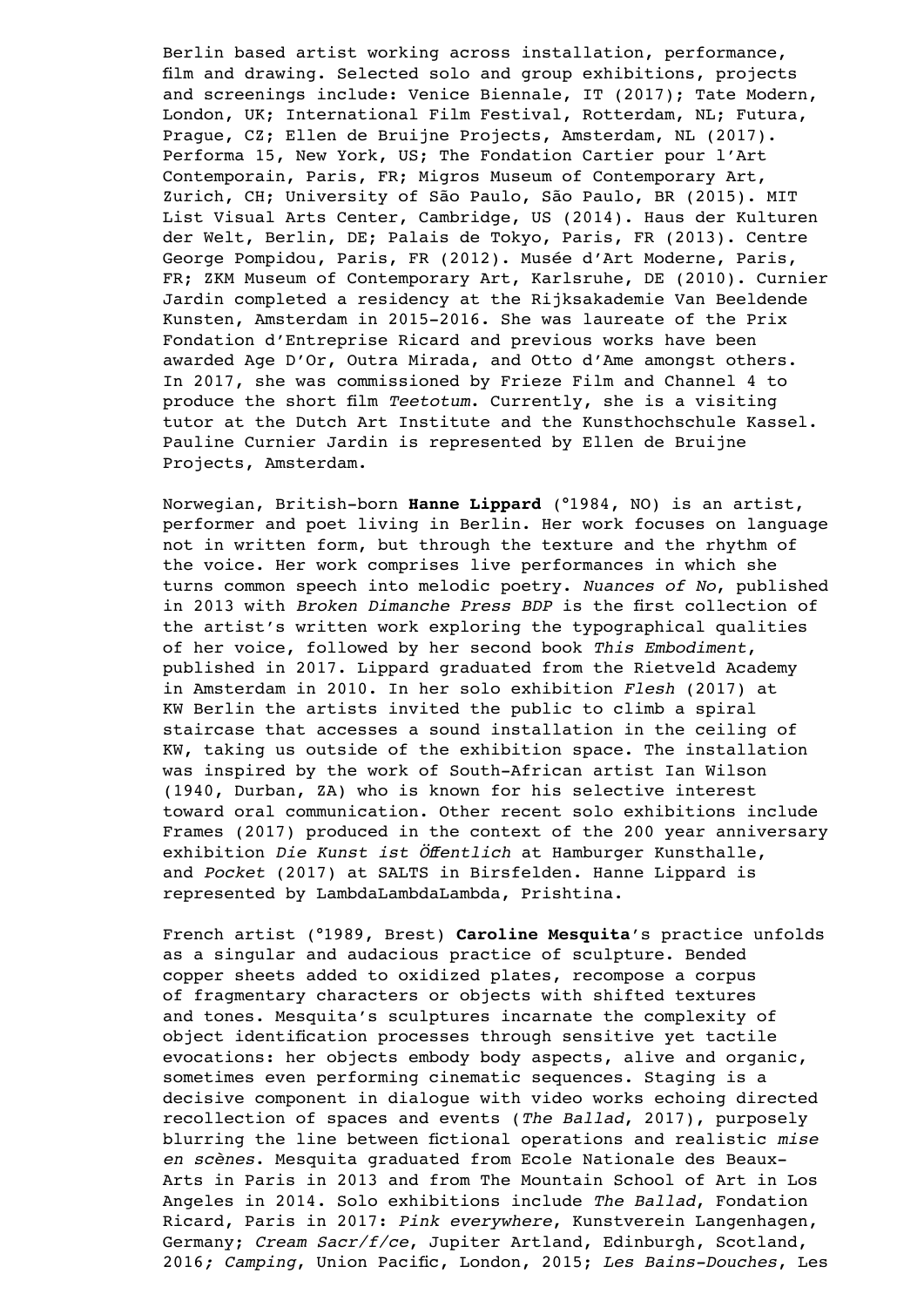Bains-Douches, Alençon, France, 2014, and Tube, 1m3, Lausanne, Switzerland, 2013. Group exhibitions include *Les bons sentiments*, Fondation Ricard, Paris: COOL MEMORIES, Occidental Temporary, Villejuif, 2016; Europe, Europe, Astrup Fearniey Museet, Oslo, Norway 2014; The Space Between Us, Fahrenheit, Los Angeles, 2014; Memory Palaces, Carlier-Gebauer, Berlin, 2014; La Vie Matärielie, 156me Prix Fondation d'entreprise Ricard, Paris, 2013; and Rob Pruitt's Flea Market, Monnaie de Paris, Paris, 2012 Mesquita is the recipient of the 19th Prize Fondation d'entreprise Ricard, curated in 2017 by Anne-Claire Schmitz. Caroline Mesquita is represented by Carlier Gebauer, Berlin, T293, Roma and Union Pacific, London.

During a short period of three years, immediately after graduating from Sint-Lukas University College of Art and Design, **Jurgen Persijn** (°1966, Waregem) directed three commissioned videotapes in collaboration with Ana Torfs, amongst which, *Akarova &. Baugniet/L'entre-deux-guerres* (1991) and *Mozartmaterial* (1993). Besides that, till 1997, Persijn wrote and directed several pieces about architecture for Belgian public television's weekly cultural magazine *Ziggurat*, covering, for example Willy Van der Meeren and Lucien Engels. Since 1999 Persijn works as a graphic designer, making books about art and architecture. His publications have been awarded on several occasions.

Since the early 1990s, Belgian visual artist **Ana Torfs** (°1963, Mortsel) has been composing a unique, visually striking oeuvre, which addresses fundamental questions of representation and its narrative structures. The relation or tension between text and image plays a central role in her work, and with its attendant processes of visualization, interpretation, perception, manipulation and translation. Torfs enables a topical and authentic perception of the scattered fragments from our cultural and political history. Literary texts or historical documents often constitute the starting point of her works. These material remnants are then reworked into meticulously composed installations – with diverse media such as slide projections, sound, photography and video, to tapestries, prints and silk screens –in which projections and allusions have free reign. Among other solo exhibitions, Ana Torfs has shown at Pori Art Museum in Finland (2017), Centro de Arte Moderna, Gulbenkian in Lisbon (2016), WIELS Contemporary Art Centre in Brussels (2014), Generali Foundation in Vienna (2010), K21 Kunstsammlung Nordrhein-Westfalen in Düsseldorf (2010), Sprengel Museum in Hannover (2008), Argos centre for art and media in Brussels (2007), daadgalerie in Berlin (2006), GAK Gesellschaft für Aktuelle Kunst in Bremen (2006) and Bozar in Brussels (2000) and. She has developed a web project for Dia Art Foundation in New York (2004). Ana Torfs has participated in numerous international group exhibitions, including Contour Biennial 8 in Mechelen (2017), Parasophia in Kyoto (2015), 1st International Biennial of Cartagena de Indias (2014), Sharjah Biennial 11 (2013), Manifesta 9 in Genk (2012), Montreal Biennial 2 (2000), and Lyon Biennial 3 (1995).

**Leen Voet** (°1971, Belgium) lives and works in Brussels, Belgium. Principally a painter, her work has expanded to include objects, photos and drawings. Bright tones and a metaphysical atmosphere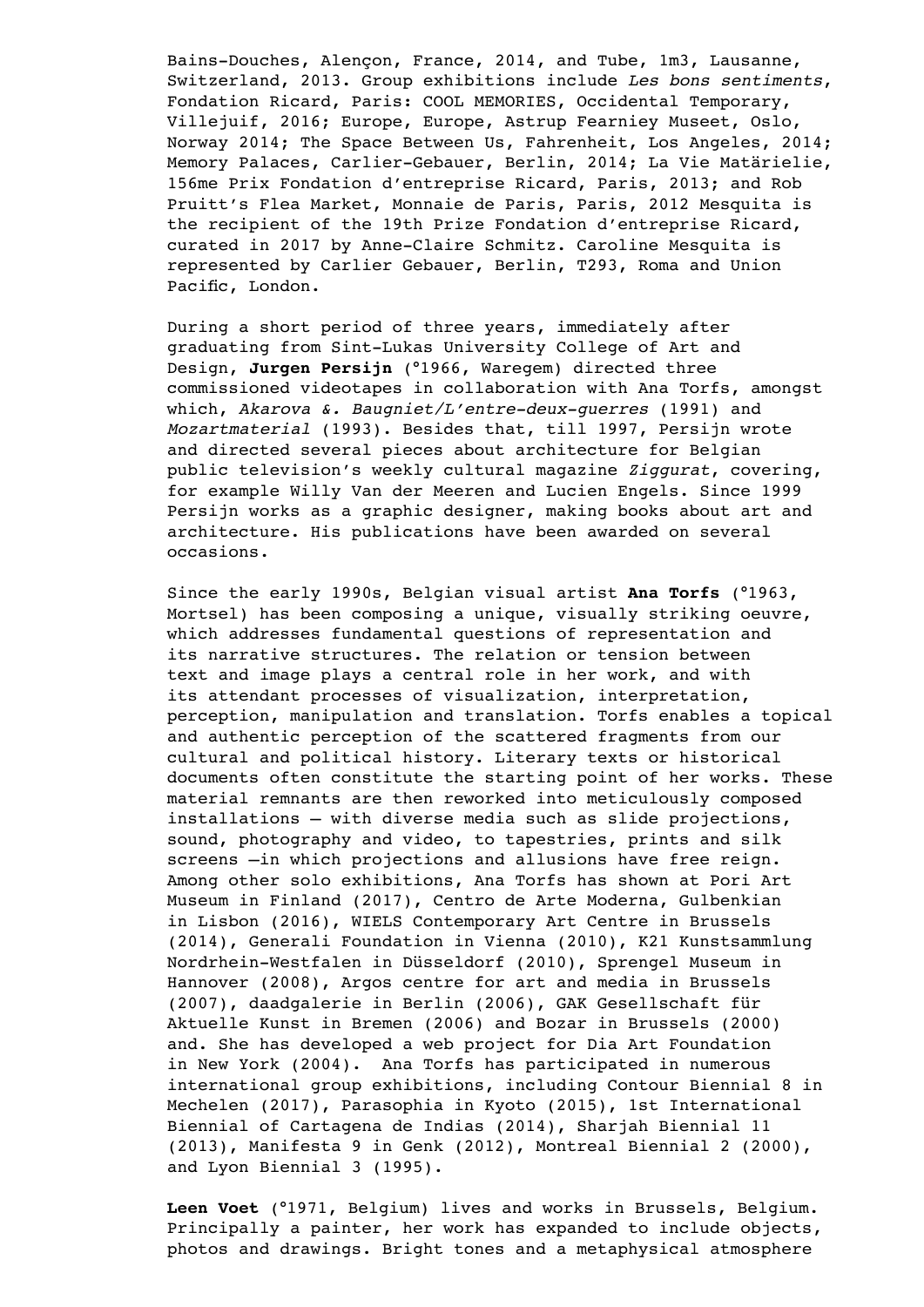characterize her works, in which objects deriving from different contexts and times are allowed to coexist. Voet graduated from KASK (Ghent) in 1991, and from Sint-Lucas (Brussels) in 1993. She recently had solo exhibitions at Kunstbunker Forum für Zeitgenössische Kunst, Nürnberg, Germany, 2016, Trampoline Gallery, Antwerp, 2016 and 2014. She has participated in numerous group including *Artemisia*, Albert Baronian, Brussels, 2017; *Le Musée du chat*, De Markten, Brussels, 2017; *Museum Dirk De Wachter*, Museum Dr. Guislain, Ghent, 2016; *Furniture.Sculpture*, Art Center Hugo Voeten, Herentals, 2016; *Me, Myself and I*, trampoline, Antwerp, 2015, and *Un-scene III*, WIELS, Brussels, 2015. Leen Voet is represented by Albert Baronian, Brussels.

### **Works in the exhibition**

# **GROUND FLOOR**

**- Central Hallway -** 

#### **Akarova**

Stage design for *Rhapsody in Blue* by George Gershwin, 1939 Assembled black duffel, yellow satinette, red cotton jersey and blue shantung, enhanced by blue and yellow paint 300 x 355 cm Collection AAM/CIVA, Brussels

Costume for *Rhapsody in Blue* by George Gershwin, 1939 Collar, belt and sleeves, bra, long pants, assembled jersey of blue wool, red and yellow silk rep and velvet blue cotton. Applied black jersey, red silk rep, red and yellow thin felt. Enhanced by yellow and white paint. Suspenders made out of silver painted wooden pearls. Collection AAM/CIVA, Brussels

# **- Side Hallway -**

#### **Jurgen Persijn & Ana Torfs**

*Une journée avec Madame Akarova*, 1989 U-Matic, black-and-white, silent, 4'55" Courtesy of Argos, Centre for Art and Media and the artists

# **- Triangular corridor -**

# **Hanne Lippard**

*How to get rid of the body*, 2018 Fabric, colour dye, paint, standing speaker Sound file 02'57'' Commissioned by La Loge, courtesy of the artist

## **- Temple Space (clockwise) -**

**Lili Dujourie** *Stilleven,* 1976 Paper 34,5 x 24 cm

Courtesy of the artist

*Stilleven,* 1976 Paper 30,2 x 24 cm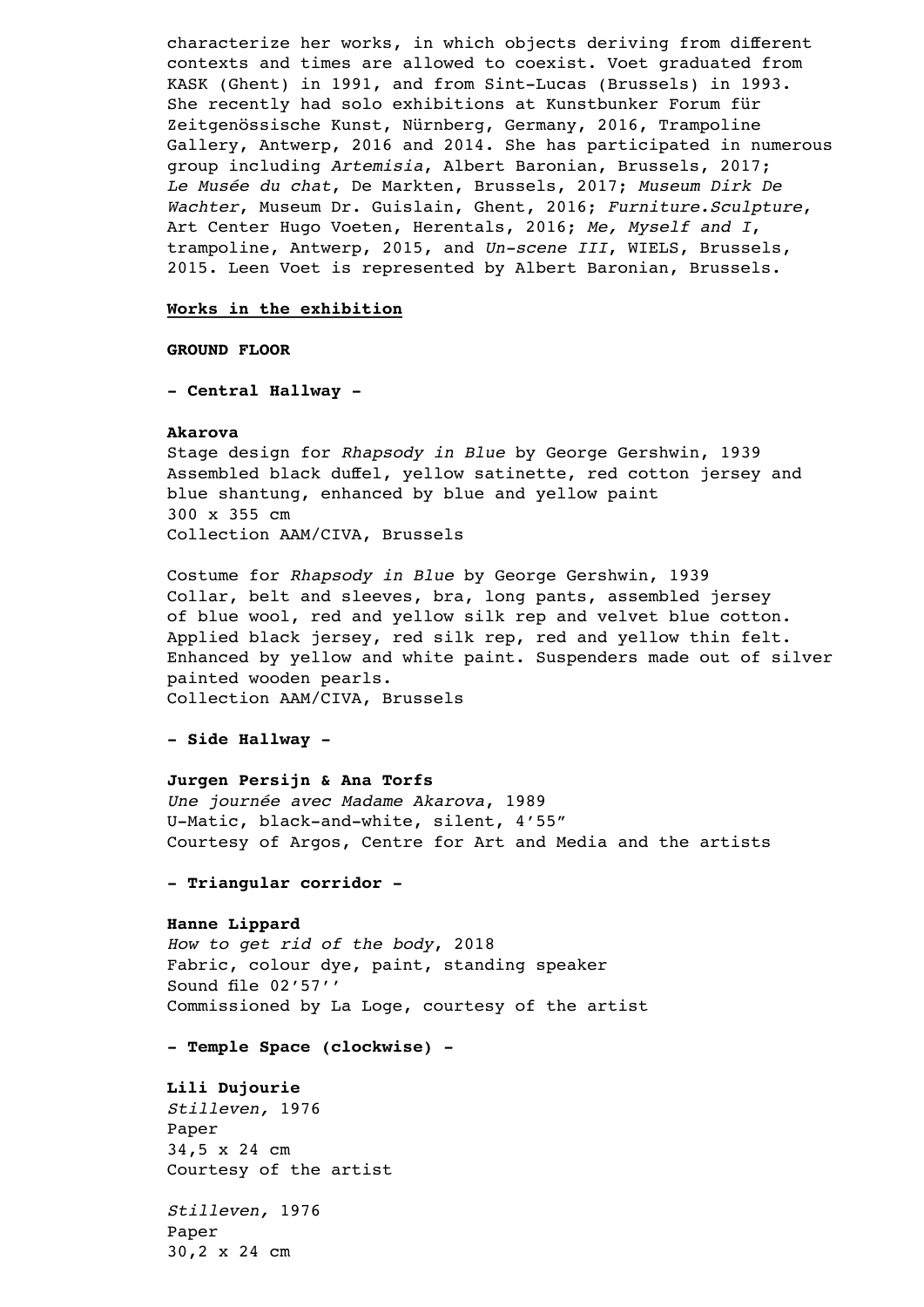Courtesy of the artist *Stilleven,* 1976 Paper 30,4 x 22 cm Courtesy of the artist

### **Caroline Mesquita**

Pipe 1, 2018 stainless steel, 55 x 50 x 140 cm Commissioned by La Loge, courtesy of the artist

*Hand 1,* 2018 oxidized brass Commissioned by La Loge, courtesy of the artist

Hand 2, 2018 oxidized brass Commissioned by La Loge, courtesy of the artist

Pipe 2, 2018 stainless steel Commissioned by La Loge, courtesy of the artist

# **Pauline Curnier Jardin**

*solo pour Geneviève (première version)*, 2018 mixed media installation, HD-video, colour, sound Commissioned by La Loge, courtesy of the artist

# **Leen Voet**

*Marguerite #02*, 2018 *Marguerite #05*, 2018 *Marguerite #04*, 2018 *Marguerite #03*, 2018 Pencil and watercolour on paper 76 x 56 cm, each Commissioned by La Loge, courtesy of the artist

#### **BASEMENT**

**- Hallway -** 

# **Caroline Mesquita**

*The machine room*, 2018 video, 12'23''

*Machinery 1*, 2018 stainless steel Commissioned by La Loge, courtesy of the artist

#### **- Triangular corridor -**

# **Akarova**

*Le Bouffon, ca. 1940* Linocut, paper Notebook page: 34,8 x 50,5 cm, etching: 28,5 x 39,5 cm Fondation CIVA Stichting

*Saudade do Brasil- Saudade do Brasil,* ca.1940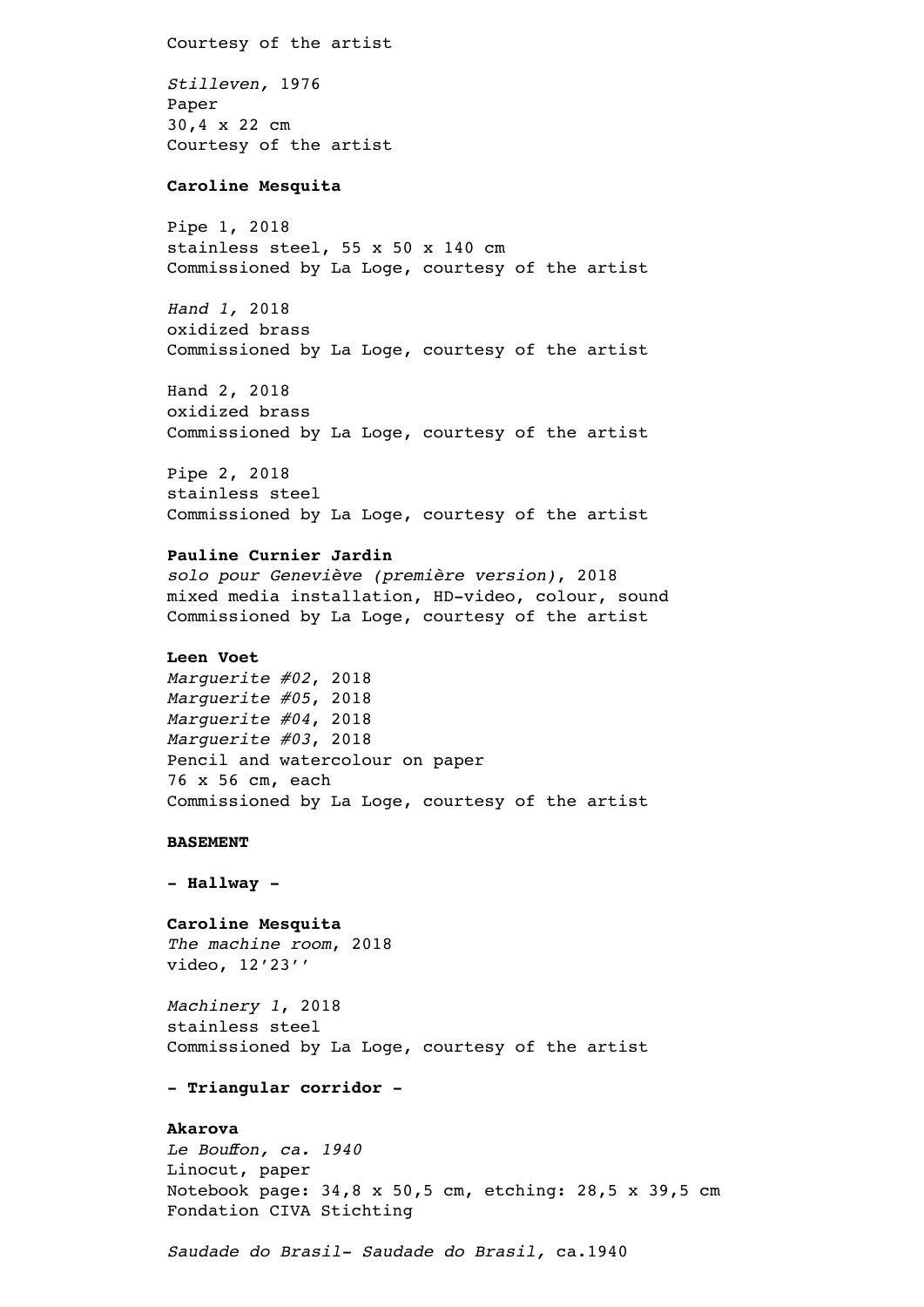Linocut, paper 70 x 50 cm Fondation CIVA Stichting

*La Jeune fille Prokofieff* , ca. 1940 Linocut, paper 26 x 21cm Series of etchings, dimensions Fondation CIVA Stichting

*Jazz Music de Marcel Poot*, 1942-1944 Paint on cardboard 56,3 x 38,8 cm Private Collection, Brussels

# **Akarova**

*La Boite à Joujoux de Claude Debussy,* 1938 Paint, ink and collage on paper 33 x 57 cm Private Collection, Brussels

#### **Akarova**

*Petite Musique, de Florence Schmitt,* ca. 1948 Ink on paper 47 x 27,5 cm Private Collection, Brussels

**- Main room -** 

## **Anne Hardy**

*Area of Overlap,* 2018 Super 16 mm film transferred to digital projection with stereo sound 7:21 min. Courtesy of the artist and Maureen Paley, London

# **Akarova**

Sculpture of the mask of the devil in *The Soldier's Tale* by Igor Stravinsky, around 1950 Reconstituted stone approx. 66 x 25 cm Private collection, Brussels

# **Acknowledgements**

Our gratitude goes to all the artists for generously making new work or participating in the exhibition.

Thank you also to

the lenders without whom *Voici des fleurs* would not have been possible: ARGOS, Argos centre for art and media the family of Akarova for kindly lending works for this exhibition and generously sharing memories and detailed information about their aunt and great aunt Akarova the CIVA Fondation, Modern Architecture Department for their kind collaboration and in accompanying us and all participating artists in our research through the archive fund. We would like especially to warmly thank Stéphanie De Blieck from the